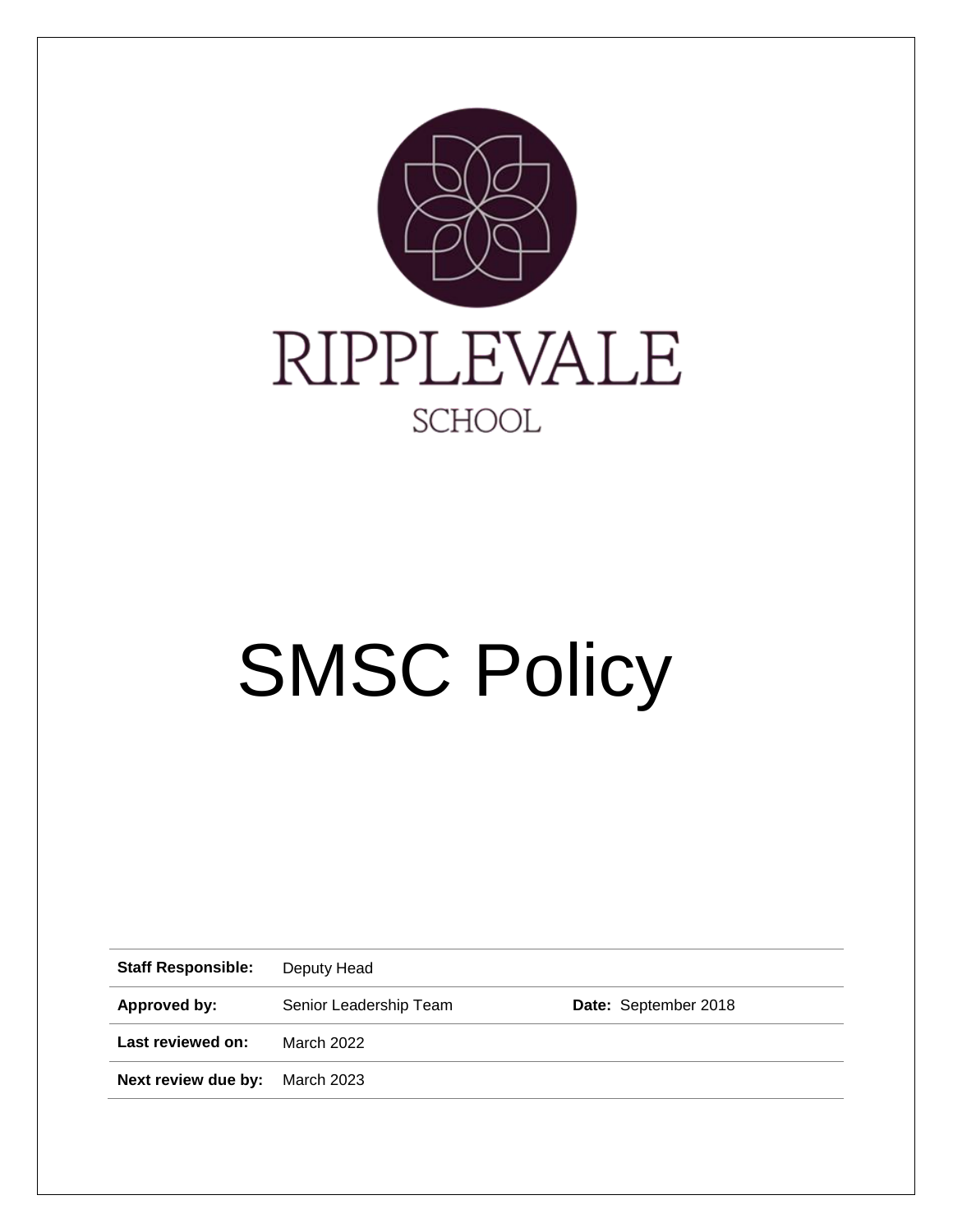# Ripplevale School SMSC Policy (March 2022)

'Ripplevale School provides a caring, learning environment where our students make meaningful progress, relative to their individual starting points. Our aim is to encourage them to develop appropriate personal, social and employable skills enabling them to become confident, independent and aspiring young people.'

This policy was updated in March 2022. The policy has been largely rewritten to reflect the:

- Inclusion of points drawn from *The Independent Schools Standards*
- Inclusion of points drawn from the self-review tool provided by the SMSCqualitymark.org.uk (Young Citizens)

# 1 Philosophy

At Ripplevale School (the School) we recognise the importance of constructing a firm foundation on which all aspects of education are built. It is our explicit aim to offer a good-quality education which enables students to interact positively with others, have a fully developed value system and play an informed and confident role in society. All staff work together to create a caring environment, in which students can learn and grow in a healthy, balanced way. It is our aim that Spiritual, Moral, Social and Cultural education (SMSC) is embedded within the day to day operations of the School and that fundamental British values are actively promoted.

# 2 Curriculum aims

SMSC is an umbrella term that covers a number of different curriculum areas, specifically including PSHE (and its component sub-areas of relationships education (RE – for primary students) and relationships and sex education (RSE – for secondary students), careers, religious education (RE), citizenship and lifeskills. (It is potentially slightly confusing that there are two subjects with the abbreviation RE: but these are the commonly-used designations for these subjects. See the School's *PSHE Policy*, *RE (Relationships Education) Policy* and *RSE Policy* for more detail on these specific areas. SMSC also permeates all other subject areas, where there are constant opportunities for the embedding of SMSC elements and fundamental British values. In this broader, whole-School, whole-curriculum sense the SMSC policy aims to:

- 1. ensure that everyone connected with the School is aware of our values and principles
- 2. actively promote the fundamental British values of:
	- a. the rule of law
	- b. democracy
	- c. individual liberty
	- d. tolerance and mutual respect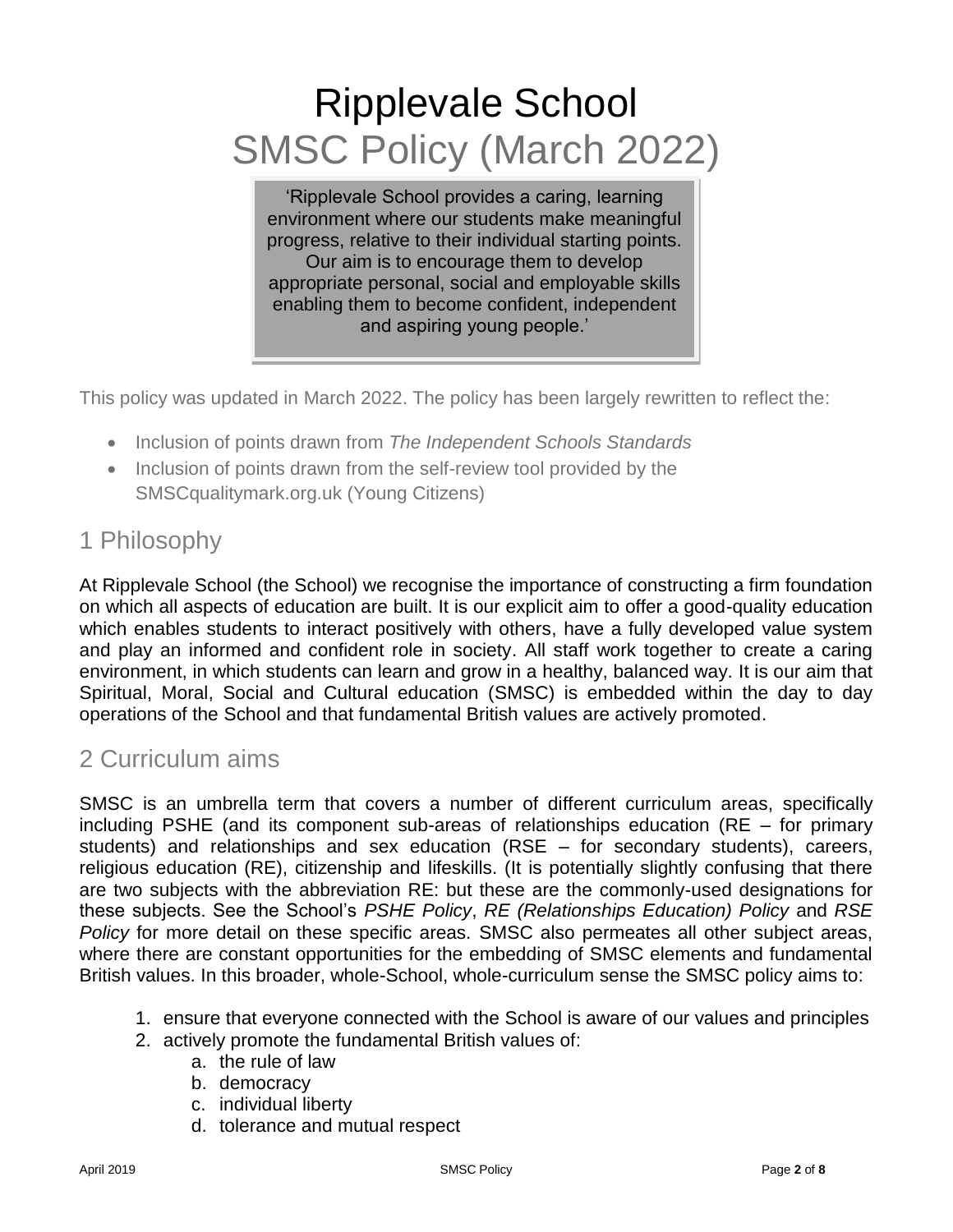- 3. ensure a consistent approach to the delivery of SMSC elements through the wider curriculum and the general life of the School
- 4. ensure that a child's education is set within a context that is meaningful and appropriate to their age, aptitude and background
- 5. ensure that children and young people know what is expected of them and why
- 6. give each child a range of opportunities to reflect upon and discuss their beliefs, feelings and responses to personal experience
- 7. enable children and young people to develop an understanding of their individual and group identity
- 8. enable the development of an understanding of their social and cultural environment and an appreciation of the many cultures that now enrich our society
- 9. give each child the opportunity to explore social and moral issues and develop a sense of social and moral responsibility
- 10.make and develop personal relationships, based on trust, self-esteem and mutual respect
- 11.become active, responsible citizens in a democratic society

The School ethos, effective relationships throughout the School and curricular activities all make a significant contribution to the development of SMSC education. The National Curriculum, and particularly PSHE, RE, citizenship, and lifeskills, provide many opportunities to further SMSC education.

### 2.1 Teaching and learning

The various subjects and lessons that make up the School curriculum form one aspect of the School's SMSC provision. As a School we aim to provide teaching that:

- 1. actively promotes fundamental British values, challenging opinions and behaviors that are contrary to these
- 2. encourages open discussion of problems that arise from School and everyday life
- 3. provides sufficient periods of reflection to allow students to process alternative views and ask relevant questions based on their SEN needs
- 4. provides high quality lessons using effective teaching methods
- 5. considers the student needs when planning lesson content and activities
- 6. facilitates all students in the School having a voice
- 7. promotes mutual respect and tolerance
- 8. teaches values with regard to specific protected characteristics such as faith, religion and culture
- 9. uses opportunities to enrich learning such as local elections, outside speakers or trips enabling students to encounter people of different backgrounds
- 10.promote activities such as educational visits, and work-shadowing or work experience in relevant organisations, enhancing pupils' understanding
- 11.does not present information with a political purpose to further the interests of one political party, exploiting pupil's vulnerability
- 12.maintains teaching standards as set out in *The Independent Schools Standards* (Part One: Quality of Education).
- 2.1.1 Spiritual development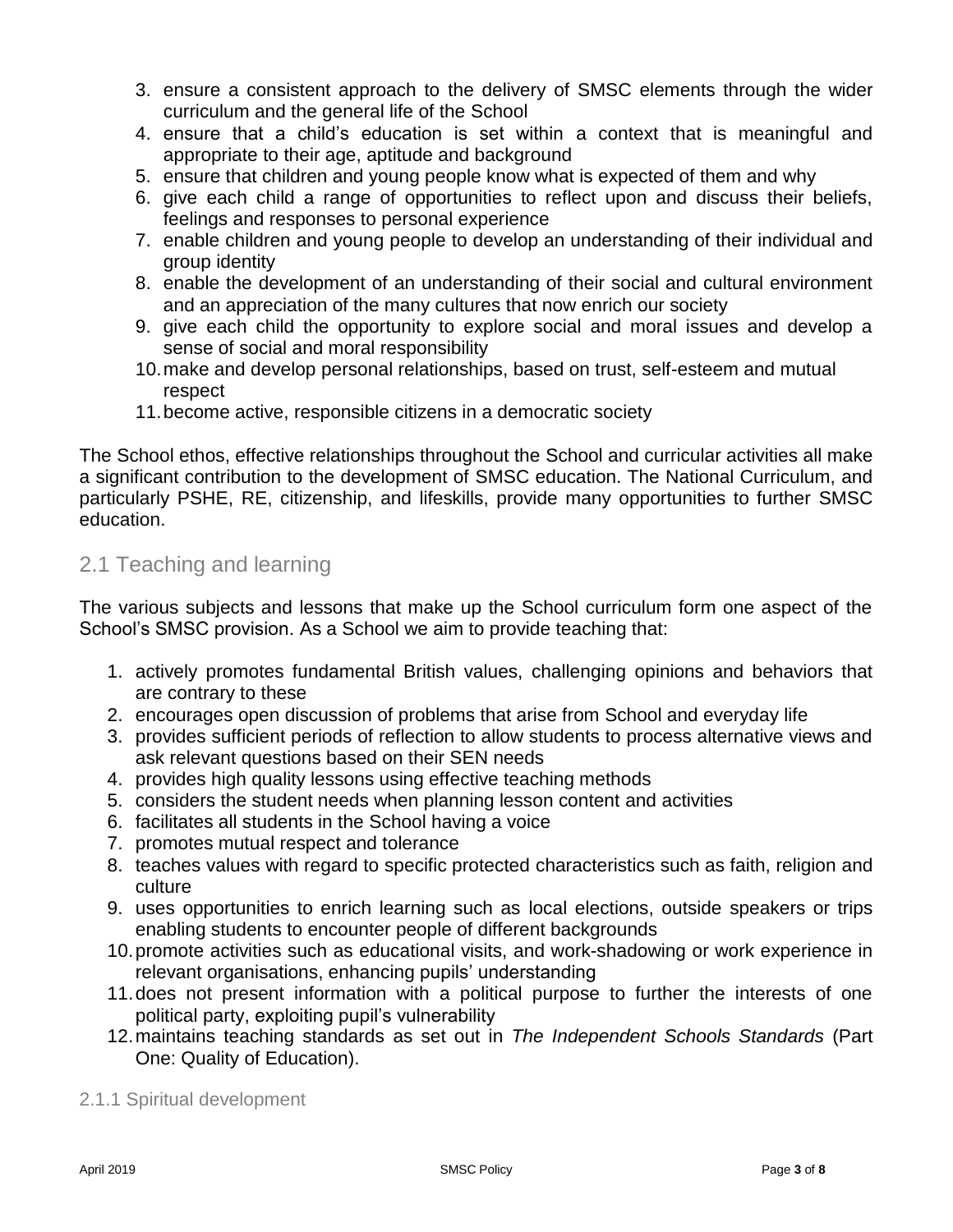Within the context of spiritual development, as a School we aim to provide learning opportunities that will enable students to:

- 1. develop their self-esteem in their learning experience
- 2. develop their capacity for critical and independent thought
- 3. foster their emotional life and express their feelings
- 4. experience moments of stillness and reflection
- 5. discuss their beliefs, feelings, values and responses to personal experiences
- 6. form and maintain worthwhile and satisfying relationships
- 7. reflect on, consider and celebrate the wonders and mysteries of life

As a school for students with ASD diagnoses, it should be noted that some of these outcomes should be viewed within this context; that some students with ASD diagnoses may find, for example, the development of "their capacity for critical and independent thought" challenging. In such cases, it should be remembered that these "global" outcomes, taken from *The Independent School Standards* and other sources such as the Young Citizen's SMSC quality mark organisation, may need adapting to reflect the needs of students at the School.

#### 2.1.2 Moral development

Within the context of moral development, as a School we aim to provide learning opportunities that will enable students to:

- 1. recognise the unique value of each individual
- 2. recognise the challenge of religious teaching
- 3. listen and respond appropriately to the views of others
- 4. gain the confidence to cope with setbacks and learn from mistakes
- 5. take initiative and act responsibly with consideration of others
- 6. distinguish between right and wrong
- 7. show respect for the environment
- 8. make informed and independent judgements

Again, these outcomes should be viewed with the context of the students' diagnoses.

#### 2.1.3 Social development

Within the context of social development, as a School we aim to provide learning opportunities that will enable students to:

- 1. develop an understanding of their individual and group identity
- 2. learn about service in the school and wider community
- 3. begin to understand the need for social justice and a concern for the disadvantaged
- 4. develop spiritual values and reasoned personal and moral values
- 5. consider the pluralistic nature of society; developing their understanding and respect for those with different religions, beliefs and ways of life
- 6. make and develop personal relationships, based on trust, self-esteem and mutual respect
- 7. develop an appreciation of human achievements and aspirations
- 8. develop and understanding of the world in which they live and the interdependence of individuals, groups, nations and the environment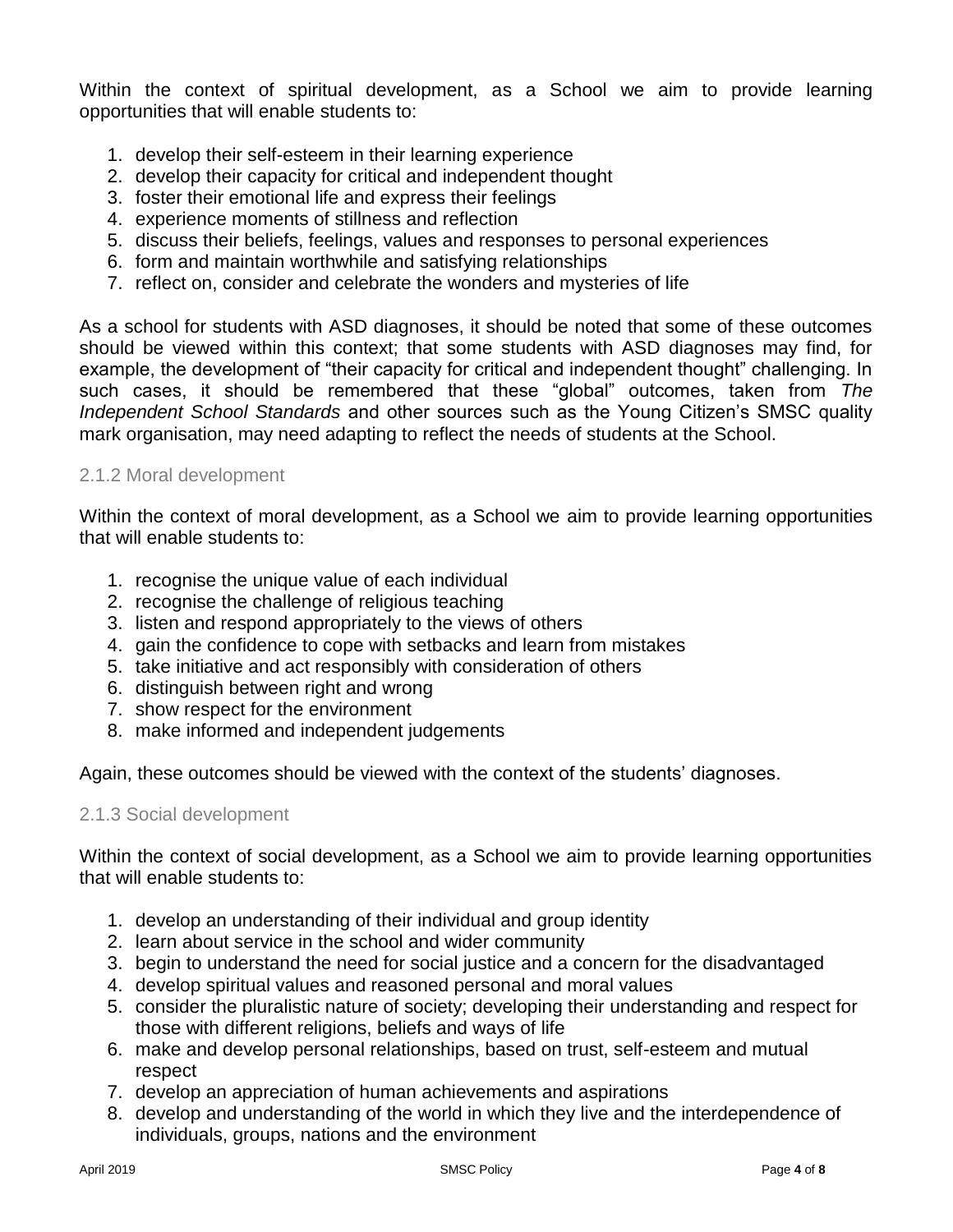9. encourage students accepting responsibility for their behaviour

The School *Safeguarding Policy*, *Behaviour Policy* and *Anti-bullying policy* also provide a framework for staff and students to follow. Again, these outcomes should be viewed with the context of the students' diagnoses.

#### 2.1.4 Cultural development

Within the context of cultural development, as a School we aim to provide learning opportunities that will enable students to:

- 1. recognise the value and richness of cultural diversity in Britain, and how these influence individuals and society
- 2. develop an understanding of their social and cultural development
- 3. prepare students to interact positively with those from different faiths and cultures
- 4. develop a respect for their own and others' cultures and cultural traditions, thus encouraging tolerance and harmony

Again, these outcomes should be viewed with the context of the students' diagnoses.

#### 2.1.5 British Values

Within the context of teaching fundamental British values, as a School we aim to provide learning opportunities that will:

- include in suitable parts of the curriculum as appropriate for the age of pupils material on the strengths, advantages and disadvantages of democracy, and how democracy and the law works in Britain, in contrast to other forms of government in other countries
- ensure all pupils within the school have a voice that is listened to, and demonstrate how democracy works by actively promoting democratic processes such as a school council whose members are voted for by the pupils
- use opportunities such as general or local elections to hold mock elections to promote fundamental British values and provide pupils with the opportunity to learn how to argue and defend points of view
- consider the role of extra-curricular activity, including any run directly by pupils, in promoting fundamental British values
- develop and understanding of how citizens can influence decision making through the democratic process
- develop and understanding that the freedom to choose and hold other faiths and beliefs is protected by law
- have an acceptance that other people having different faiths or beliefs to oneself (or having none) should be accepted and tolerated and should not be a cause for prejudicial or discriminatory behaviour
- develop an understanding of the importance of identifying and combatting discrimination
- have an appreciation that living under the rule of law protects individuals and is essential for their wellbeing and safety
- develop an understanding that there is a separation of power between the executive and the judiciary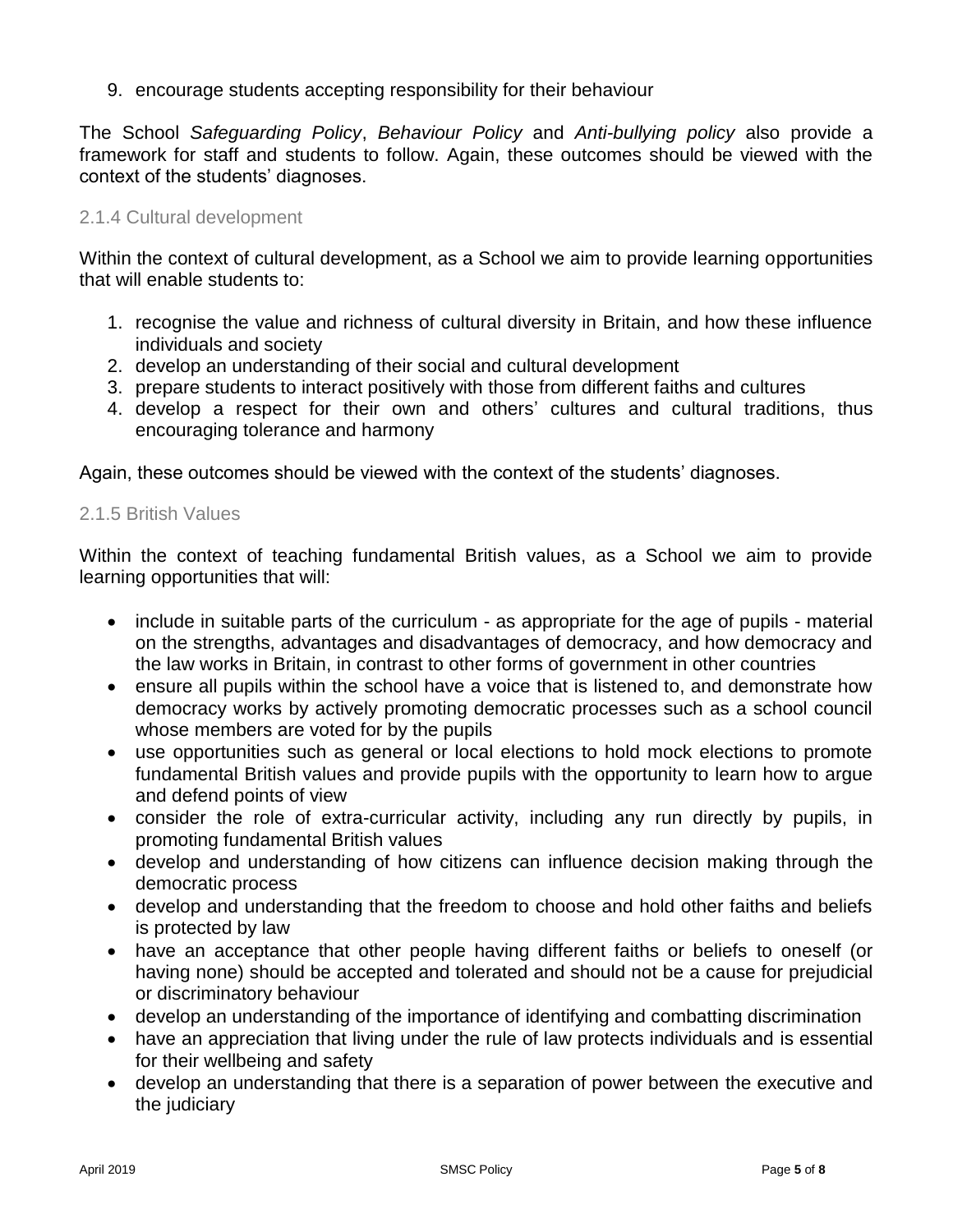# 2.2 Curriculum development

Development in SMSC will take place across all curriculum areas. SMSC has particularly strong links to PSHE, RE and citizenship education. Within all curricular activities, students will be encouraged to reflect on the significance of what they are learning, to recognise any challenges to their own attitudes and lifestyle and to recognise a spiritual dimension. All curriculum areas should seek illustrations and examples drawn from as wide a range of cultural contexts as possible.

Through classroom discussions we will give the students opportunities to:

- 1. talk about personal experiences and feelings
- 2. express and clarify their own ideas and beliefs
- 3. speak about difficult events, e.g. bullying, bereavement, etc.
- 4. share thoughts and feelings with other people
- 5. explore relationships with friends, family and others
- 6. consider the needs and behaviour of others
- 7. show empathy
- 8. develop self-esteem and a respect for others
- 9. develop a sense of belonging
- 10.develop the skills and attitudes that enable children and young people to develop socially, morally, spiritually and culturally, e.g. empathy, respect, open mindedness, sensitivity, critical awareness, etc.
- 11.question and explore others faiths, beliefs and views

Again, these outcomes should be viewed with the context of the students' diagnoses.

#### 2.2.1 Opportunities and associated skills

Many curriculum areas provide opportunities to:

- 1. listen and talk to each other
- 2. learn awareness of treating all as equals, accepting people who are different because of physical and learning difficulties
- 3. agree and disagree
- 4. experience good role models
- 5. take turns and share equipment
- 6. work cooperatively and collaboratively

#### 2.2.2 Activities

Practical activities to develop SMSC will include:

- 1. working together in different groupings and situations
- 2. encouraging the students to behave appropriately at meal times
- 3. taking responsibility, e.g. school council
- 4. encouraging teamwork in PE and games